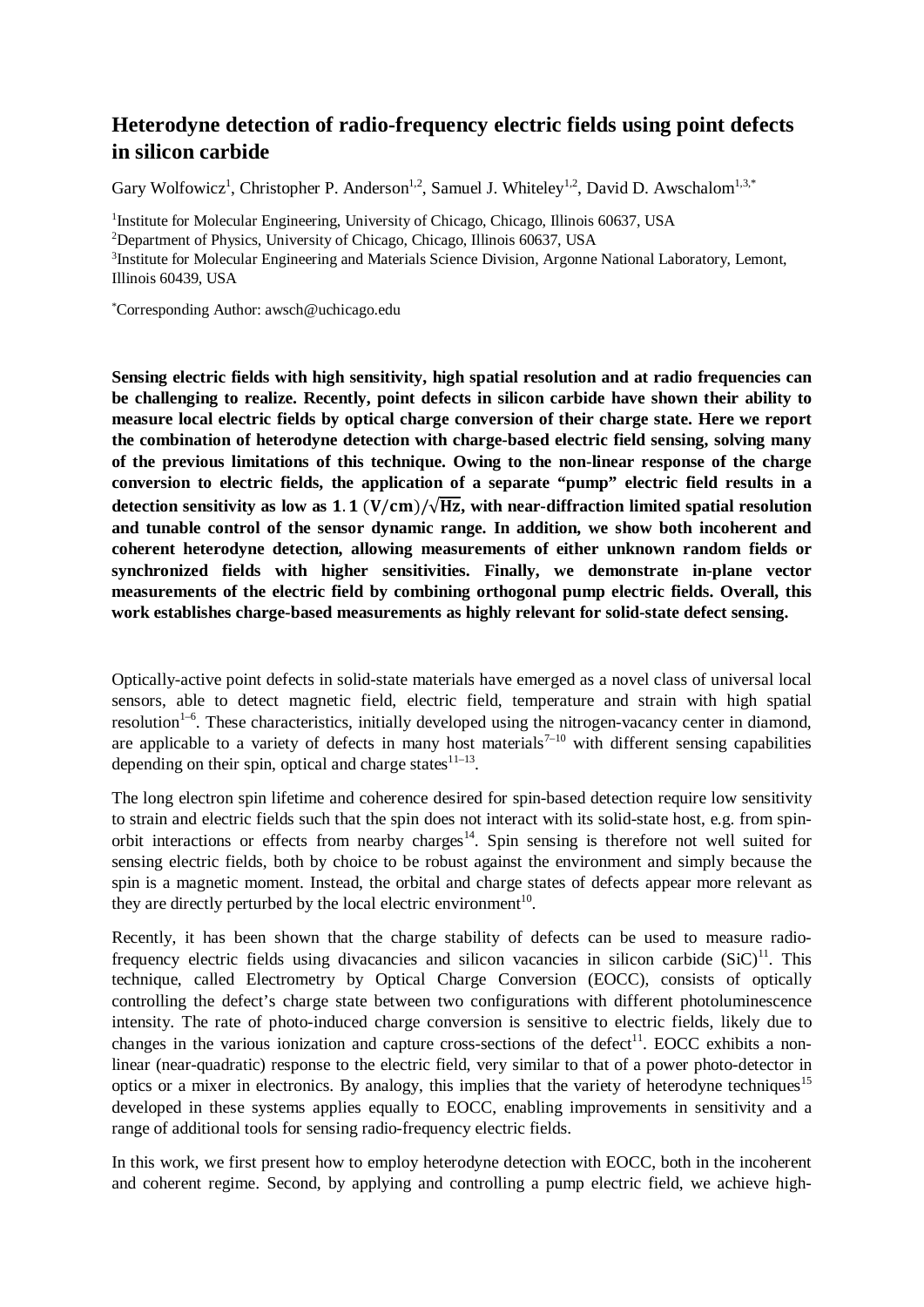resolution radio-frequency spectroscopy, gain and dynamic range control, linearization and increased sensitivity to electric fields. We finally present a method to obtain vector information of the sensed field.

We perform experiments on divacancy ensembles in 4H-SiC at 20 K using a confocal microscopy setup. The sample is a 20  $\mu$ m epitaxial semi-insulating layer grown on top of a semi-insulating substrate from Norstel AB. The defects are created by carbon implantation at a  $7^{\circ}$  tilt with a  $1 \times$ 10<sup>12</sup> cm−2 dose at 170 keV followed by annealing at 850˚C in argon. The divacancies, in their neutral charge state, emit near-infrared (1100-1300 nm) photoluminescence after excitation with a 976 nm laser. This laser also converts the charge state of the defects from neutral (bright) to negative (dark, no photoluminescence)<sup>16,17</sup>. A low power 365 nm light-emitting diode re-pumps the charge state to neutral. Since only the neutral state is bright, the photoluminescence provides a direct measurement of the averaged charge state of the divacancy ensemble. A four-gate device is fabricated on top of the sample using electron-beam lithography and 30 nm Ti/150 nm Au are deposited with electron-beam evaporation, enabling electric fields to be applied in two orthogonal in-plane directions as shown in Fig. 1(a). Each opposite pair of gates are connected to the outputs of a 180-degree splitter for differential voltages, with input from a radio-frequency signal generator. When unused, the gates are grounded. All values of electric field are estimated at the center of device  $(X = Y = 0 \text{ µm})$  from the experimental input voltages at the gates and finite-element modeling (COMSOL Multiphysics®).

The EOCC measurements are obtained by measuring the average charge state of the divacancy, via the ensemble photoluminescence (*PL*), under steady-state illumination at 976 nm and 365 nm and in the presence of the radio-frequency electric field. In the case of standard (non-heterodyne) EOCC, the electric field *E* is periodically turned on and off for lock-in detection, resulting in a contrast value  $(PL(E) - PL(E = 0))/PL(E = 0)$ . In Fig. 1(b) we measure a two-dimensional map of the EOCC contrast (left), and plot the square root to obtain the electric field profile and compare to finiteelement simulation (right). Near the metallic gates, the EOCC signal is less accurate due to saturation at high electric field values (~kV/cm) and modified laser excitation/light collection. A few micrometers away from the metallic gates, we have a good agreement with the model which allows us to calibrate the applied electric field value.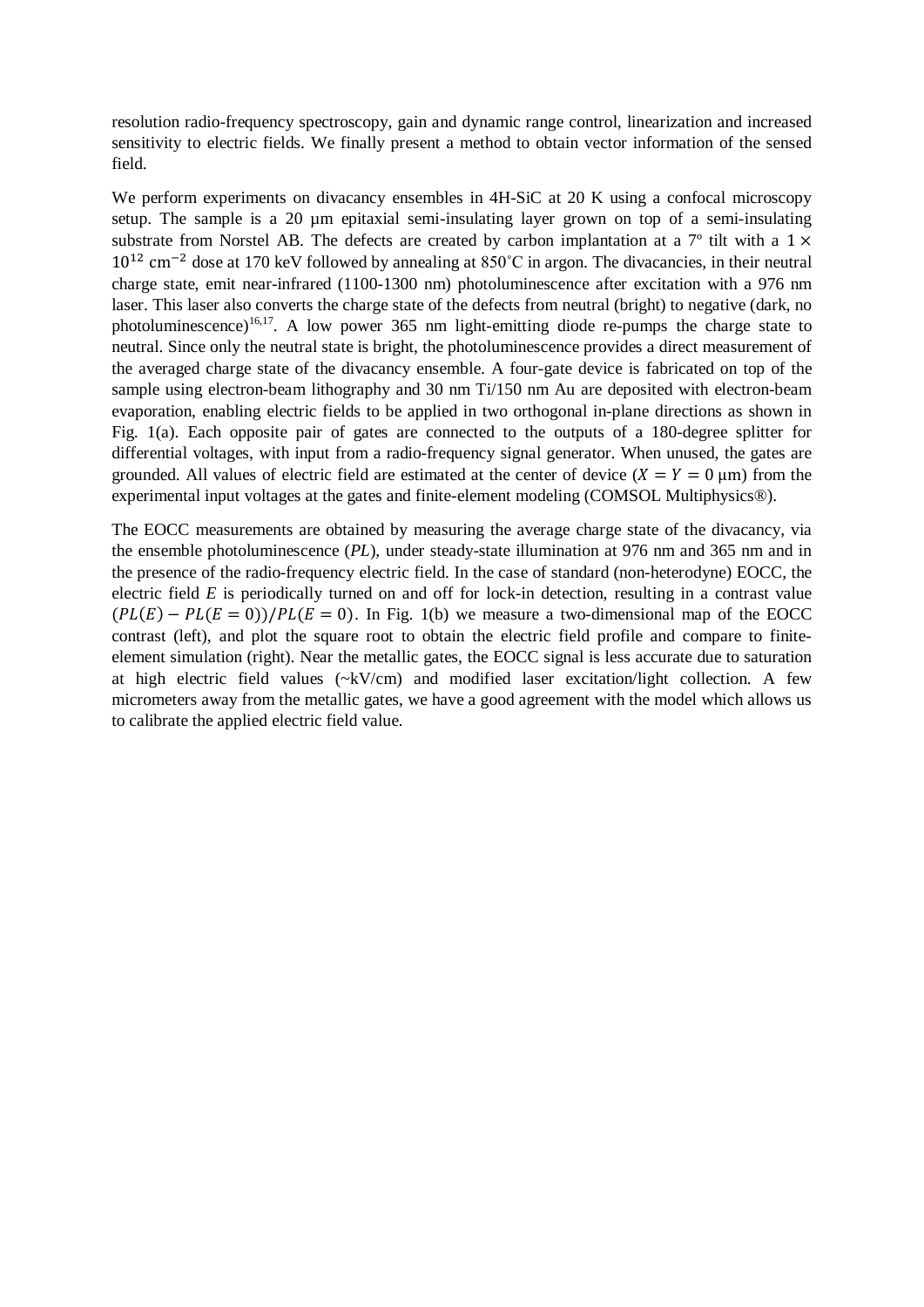

**Fig. 1. Electrometry device.** (a) Schematics of the sensing device with microscope image (top surface). Divacancies are implanted near the surface ( $\approx 300 \text{ nm}$  deep) of the 4H-SiC semi-insulating substrate. Four equidistant electrodes are patterned and fabricated on top of the substrate to apply both pump and sensed radio-frequency (RF) electric fields. Optical excitations for both charge pumping and photoluminescence are focused near the surface, and the photoluminescence is collected into an objective. (b) Left: standard EOCC contrast for an in-plane radio-frequency (65 MHz) electric field  $E$  (or voltages V). Right: corresponding electric field (static) estimated from finite-element modeling. The electric field is limited to 1.5 kV/cm near the electrodes for contrast. The black rectangles represent the metal electrodes.

The non-linear behavior of the EOCC response allows for heterodyne detection of the electric field. The principle is as follows: a pump electric field  $E_{\text{pump}} \cos(2\pi f_{\text{pump}} t) \vec{u_p}$  is applied simultaneously with the electric field to be sensed  $E_{\text{sensed}} \cos(2\pi f_{\text{sensed}} t + \varphi) \overrightarrow{u_s}$ , where  $\varphi$  is the relative phase with respect with the pump and  $\overrightarrow{u_p}$  and  $\overrightarrow{u_s}$  are normalized vectors. The EOCC signal is proportional to  $\langle ||E||^2 \rangle_t$ , where E is the total electric field and  $\langle \rangle_t$  is the time average for signals at frequencies higher than the photodetector bandwidth (1 kHz). The output signal therefore contains an oscillating component  $E_{\text{pump}}E_{\text{sense}}$  cos( $2\pi\Delta ft + \varphi \overrightarrow{u_p} \cdot \overrightarrow{u_s}$ , where  $\Delta f = f_{\text{pump}} - f_{\text{sense}}$  is referred to as the beat frequency. As shown in Fig. 2(a), this signal is demodulated using lock-in detection at a frequency  $f_{ref}$ . When  $f_{ref}$  matches  $\Delta f$ , we obtain a signal that is simply proportional to the product  $E_{\text{pump}}E_{\text{sensed}}$ . If the phase  $\varphi$  is random, i.e. no assumptions are made on the field to detect, the heterodyne measurement is incoherent with only the magnitude of the signal available. If the phase is not random, for example in a driven or triggered system, then the measurement is coherent and both magnitude and phase are directly available from the lock-in detection.

We initially consider the case of incoherent heterodyne with collinear pump and sensed electric fields. In Fig. 2(b), we measure the lock-in signal magnitude as a function of the beat frequency (with  $f_{\text{pump}} = 68 \text{ MHz}$ , chosen to avoid unwanted device/setup resonances) and observe a peak at  $f_{\text{ref}}$ . Since the sensed electric field is artificially generated by a low-noise signal generator, the linewidth of the signal is only limited by the acquisition time  $\tau_{RC}$  of the lock-in detection. This demonstrates that spectroscopy can be achieved with high resolution, significantly improving upon the method presented in Ref.<sup>11</sup> using pulsed laser excitation that had limited bandwidth and resolution.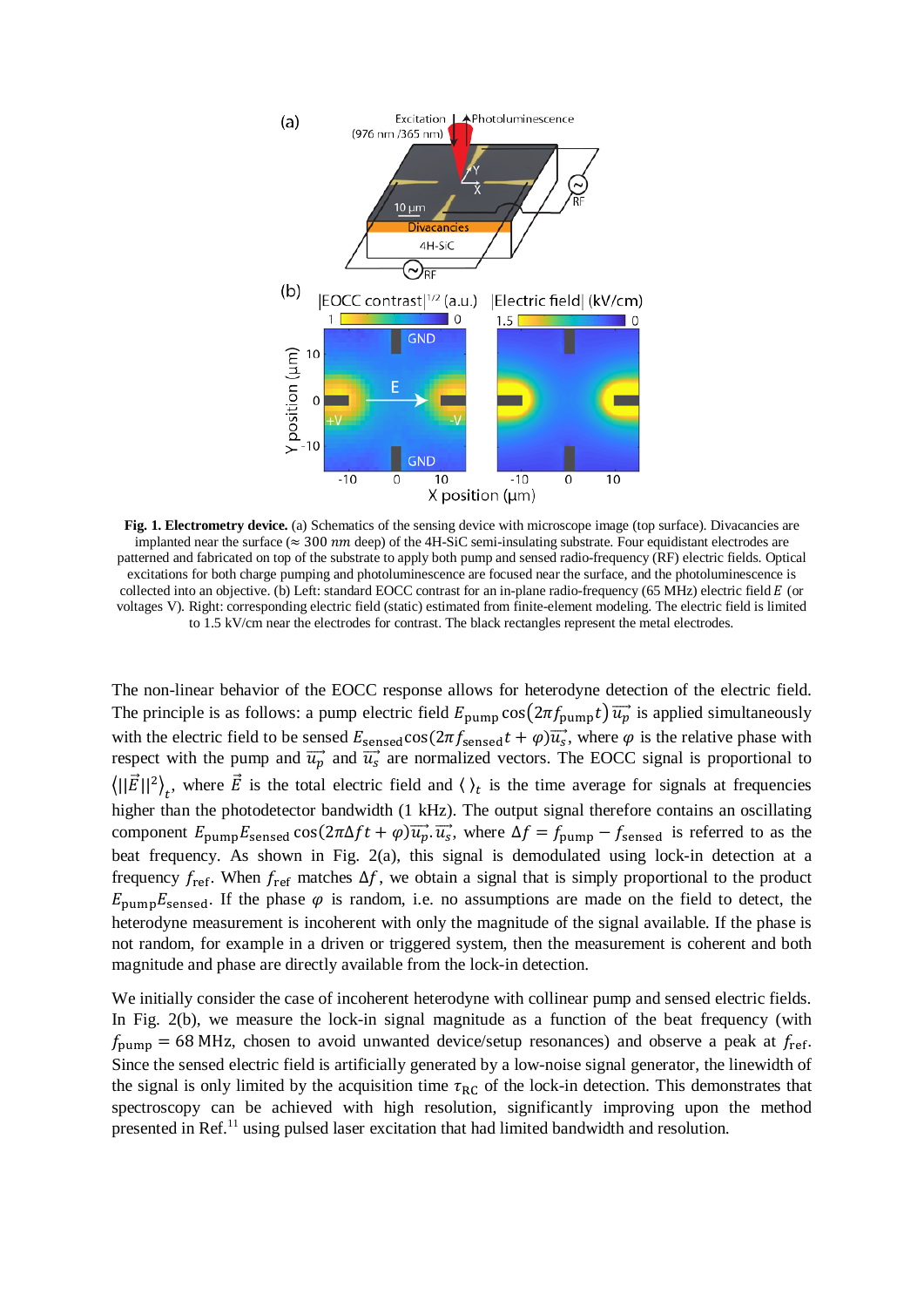

**Fig. 2. Principle of heterodyne electrometry measurements.** (a) Schematic of heterodyne EOCC detection. The sample is illuminated to drive both charge conversion and photoluminescence. A pump electric field ( $E_{pump}$ ) is added on top of the electric field to sense ( $E_{sensed}$ ). The output photoluminescence is measured and demodulated at the reference frequency  $f_{ref}$ . When the relation  $f_{pump} = f_{sensed} + f_{ref}$  is achieved, the output is a product of the two electric fields. If the phase  $\varphi$ is known, the detection is coherent. (b) EOCC contrast magnitude as a function of the sensed frequency  $f_{sensed}$  measured using incoherent heterodyne detection. The frequency axis is centered to show the difference between the demodulation frequency  $f_{ref}$  from the lock-in detector and the beat frequency  $f_{pump} - f_{sensed}$ . The full-width half-maximum (FWHM) of the response (Gaussian fit) is consistent with the integration time ( $\tau_{RC} = 50$  ms) of the lock-in detector. The experiment is realized at 20 K with the following parameters:  $f_{ref} = 397 Hz$ ,  $E_{pump} = 450 V/cm$ ,  $f_{pump} = 68 MHz$  and  $E_{sensed} =$ 55  $V/cm$ . Error bars are one standard deviation from the measurement.

We then characterize the EOCC contrast in the center of the device  $(X = Y = 0 \mu m)$  as a function of the applied sensed electric field for different  $E_{\text{pump}}$  values as shown in Fig. 3(a). The first result is that the signal is now directly proportional to the electric field as expected from heterodyne detection. This is a crucial improvement for sensing applications as small  $E_{\text{sensed}}$  values become measurable in contrast with the non-heterodyne quadratic response. The second important result here is the gain provided by  $E_{\text{pump}}$  that modifies the intensity of the EOCC contrast. This gain enables both higher sensitivity and control over the dynamic range of the defect sensor. In Fig. 3(b), we compare standard EOCC with both incoherent and coherent heterodyne detection. For the latter, the phase  $\varphi$  is fixed which allows to obtain the magnitude after averaging of the in-phase and quadrature components of the lock-in demodulation. The coherent measurement offers a drastic improvement, detecting electric field-induced contrasts lower than the noise baseline obtained in the incoherent case. Overall, we estimate from the experimental acquisition time, signal and noise intensity that our best sensitivity here is 1.1 (V/cm)/ $\sqrt{Hz}$  for  $E_{\text{pump}} = 750$  V/cm and a near diffraction-limited laser spot size (corresponding to an ensemble size of approximately  $10^3$ - $10^4$  defects). This sensitivity can be compared with spin-based measurement, where sensitivity of 200 (V/cm)/ $\sqrt{Hz}$  for a single defect was reached<sup>18</sup>, or 0.1 (V/cm)/ $\sqrt{Hz}$  for a very large ensemble (~ 10<sup>11</sup> defects, > 50 µm resolution)<sup>19</sup>. Since sensitivity is proportional to the square root of the number of defects (shot-noise limit), our charge-based technique is slightly more sensitive per defect than for single spins and more than two orders of magnitude better for the ensemble.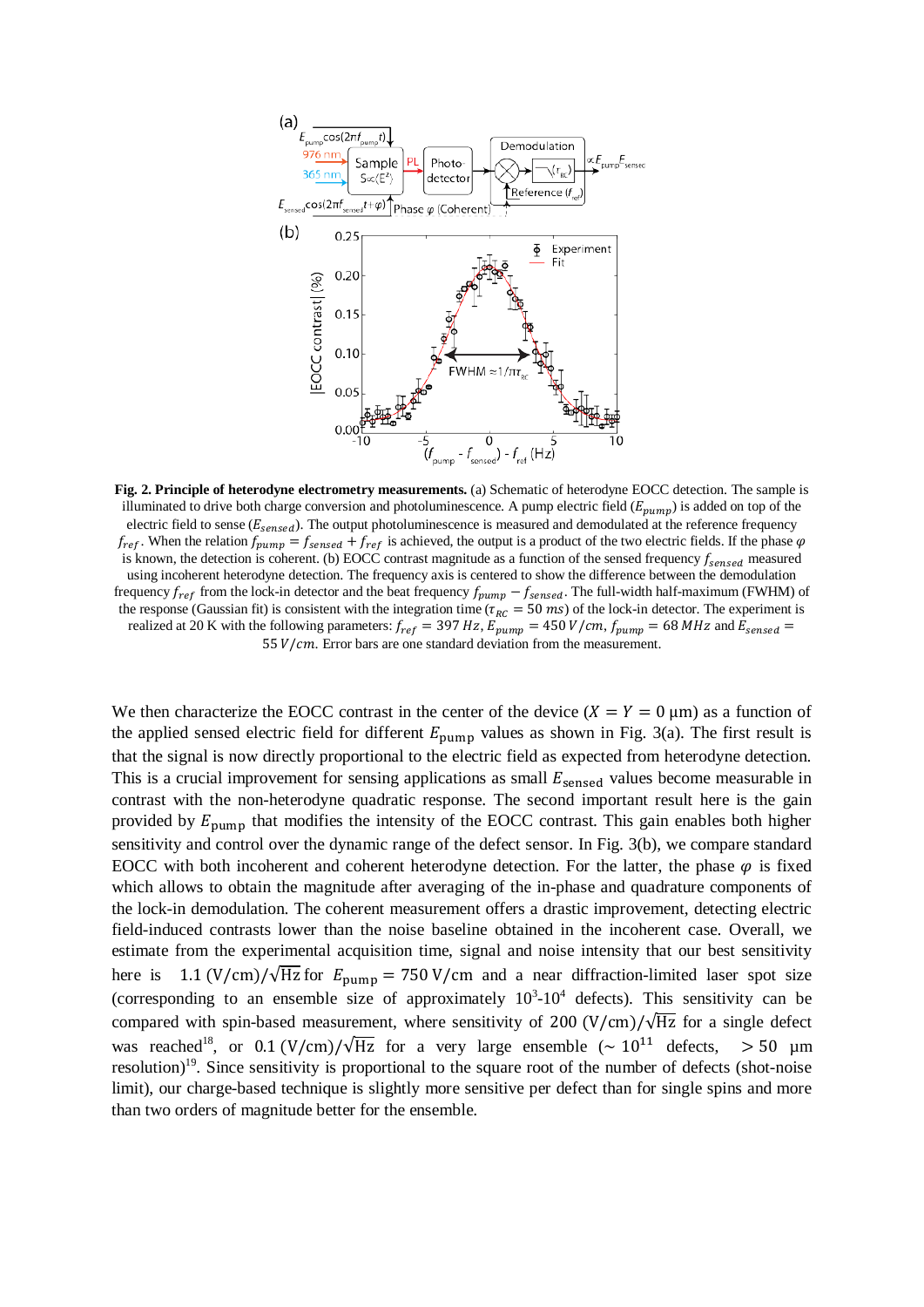

**Fig. 3. Heterodyne responses to electric fields.** (a) Measured EOCC contrast magnitude as a function of the sensed electric field ( $E_{sensed}$ ), and for different pump electric fields ( $E_{pump}$ ) using incoherent (random phase) heterodyne detection. The contrast is found to be linear in the sensed electric field (black line fit), with the slope offset (or gain) increasing with pump amplitude. The observed baseline at low fields is simply the magnitude of the noise. (b) Comparison between the various EOCC methods: standard (direct response without pump)<sup>11</sup>, incoherent heterodyne and coherent heterodyne ( $E_{pump}$ ) 750  $V/cm$ ) with lower noise floor. The noise floor is limited by the acquisition time. The fit (black line) is quadratic for standard EOCC and linear for heterodyne detection. In both (a) and (b), the experiment is realized at 20 K with the following parameters:  $f_{ref} = 397 Hz$ ,  $f_{pump} = 68 MHz$  and  $f_{sensed} = f_{pump} + f_{ref}$ . Error bars are one standard deviation from the measurement.

The previous experiments were all realized with collinear pump and sensed electric fields, however the heterodyne signal is proportional to the dot product  $\overrightarrow{u_p} \cdot \overrightarrow{u_s}$ , such that no oscillating component exists when the two fields are orthogonal. This relationship allows for detection of the sensed field orientation, and in the case of coherent heterodyne, full vector sensing assuming the pump field can be applied both in-plane and out-of-plane. In Fig. 4., we consider the two cases of pump and sensed electric fields applied either parallel or orthogonal as illustrated by the arrows. Both magnitude and phase are obtained directly from the lock-in detection. In the center of the device  $(X = Y = 0 \text{ }\mu\text{m})$ where the protocol is optimized, we observe a significant EOCC magnitude signal in the parallel configuration, whereas the intensity drops to the noise floor in the orthogonal configuration. In the latter case, the phase map has four quadrants in space (excluding near the gates), two for 0 and two for  $\pm \pi$ , corresponding respectively to aligned and anti-aligned pump and sensed electric fields. This therefore confirms the ability for in-plane vector information using coherent heterodyne. The map becomes more complex near the metallic gates: where the pump field is applied (shaded area,  $Y \approx$  $0 \text{ µm}$ ,  $|X| \ge 10 \text{ µm}$ , the electric field is strong resulting in saturation and unreliable EOCC response. Where the sensed field is applied ( $X \approx 0 \,\mu\text{m}$ ,  $|Y| \gtrsim 10 \,\mu\text{m}$ ), the phase behavior corresponds to the sensed field reorienting from in-plane to out-of-plane with sign flips with respect to the pump. In practice, the sensed field would be obtained only at the center of the device from the lock-in signals in the two pump configurations,  $S_{\parallel} = |A_{\parallel}| \exp(-i\varphi_{\parallel})$  and  $S_{\perp} = |A_{\perp}| \exp(-i\varphi_{\perp})$  with A and  $\varphi$  the lockin magnitude and phase, such that the reconstructed vector signal is  $S = S_{\parallel} + iS_{\perp}$  in complex space.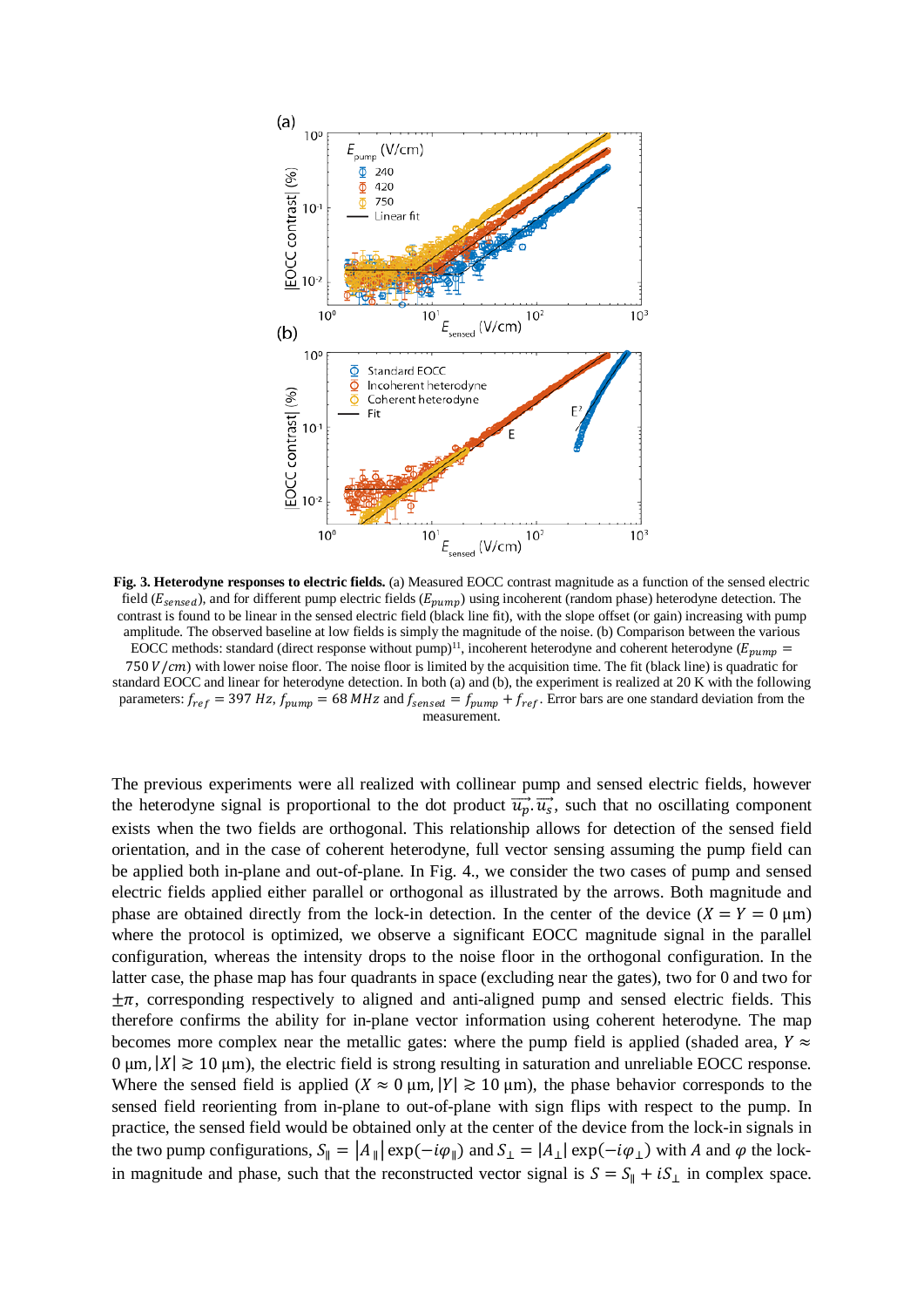Here, out-of-plane information may be obtained from the pump near the metal contacts, however a better device design could involve a back-gate to apply an out-of-plane electric field, e.g. using a bulk N-type substrate beneath the semi-insulating epitaxial layer.



**Fig. 4. In-plane vector sensing.** Pump (pink) and sensed (white) electric fields are applied either parallel (left) or orthogonal (right) as shown by the arrows. Using coherent heterodyne, the EOCC contrast magnitude (top) and phase (bottom) are measured. The magnitude in the center of the device is  $2\times 10^{-4}$  and  $4\times 10^{-5}$  (noise floor) for parallel and orthogonal configurations respectively. The phase map is pixelated due to  $2\pi$  jumps from noise. The black rectangles represent the metal electrodes, and the shaded area with dashed white border represent saturation behavior from the pump. The experiment is realized at 20 K with the following parameters:  $f_{ref} = 397 Hz$ ,  $f_{pump} = 68 MHz$ ,  $E_{pump} = 750 V/cm$ ,  $f_{sensed} =$  $f_{probe} + f_{ref}$  and  $E_{sensed} = 7 V/cm$ . The electric field values are estimated for the center of the device.

In conclusion, we show how to apply heterodyne techniques to charge-based defect sensing of radiofrequency electric fields. By tuning the pump field, the sensitivity was enhanced beyond that of spinbased sensing using defects, while enabling a range of capabilities such as high-resolution spectroscopy and vector sensing. Additional improvements could be realized using multi-frequency pumps to obtain simultaneous information over different electric field frequencies, or even of each axis of the vector sensing. Pushing the technique sensitivity beyond the current limit will require a better understanding of the EOCC mechanism, advances in the materials science and devices including denser and larger ensembles. Alternatively, discovering defects tuned for EOCC or working at the single defect limit could provide novel physics to explore and enhanced spatial resolution. Heterodyne detection is well suited for sensing using defects as an external probe, in a scanning microscopy setup for example, and without requiring any external magnetic field. Combined with spin-based magnetic field sensing, defects in solid-state host materials have therefore become remarkable sensors of the local electromagnetic environment.

We thank F. Joseph Heremans and Samuel Bayliss for careful reading of the manuscript. G.W. was supported by the University of Chicago/Advanced Institute for Materials Research (AIMR) Joint Research Center, C.P.A. was supported by the AFOSR was supported by AFOSR FA9550-14-1-0231, S.J.W. was supported by the NSF GRFP, and D.D.A. was supported by the DOE, Office of Basic Energy Sciences. This work made use of the UChicago MRSEC (NSF DMR-1420709) and Pritzker Nanofabrication Facility, which receives support from the SHyNE, a node of the NSF's National Nanotechnology Coordinated Infrastructure (NSF ECCS-1542205).